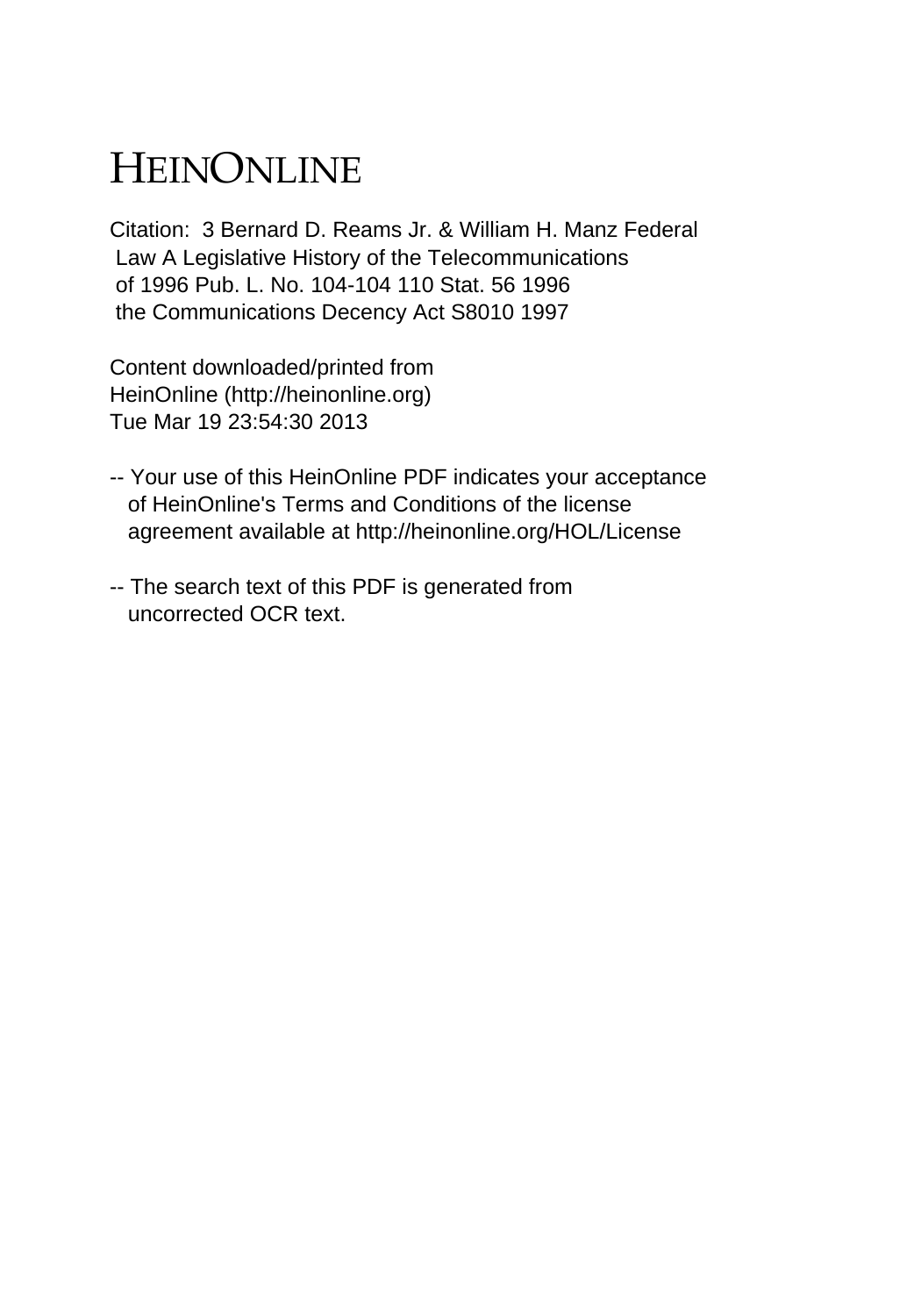affiliate, or any other party to which the<br>carrier provides interconnection:<br>(5) nondiscriminatory access to the poles,<br>ducts, condults and rights-of-way owned or<br>controlled by the local schange carrier at<br>lust and reasona

ever action under its control is necessary, as<br>soon as is technically feasible, to provide<br>telecommunications number portability and

local dialing parity in a manner that.<br>
(A) Permits consumers to be able to dial<br>
the same number of digits when using any<br>
telecommunications carrier providing tele-<br>
phone exchange service or exchange access<br>
service in

change carrier' **(B)** permits **all** such carriers to have nondiscriminatory access to telephone numbers,. operator services, directory assistance, **and** directory listing with **no** unreasonable dial-

ing delays; and<br>
(C) provides for a reasonable allocation of<br>
(C) provides for a reasonable allocation of<br>
(7) telecommunications services and net-<br>
work functions of the local exchange carrier to be available-

**AMENDMENT NO. 1265, AS MODIFIED** 

**Mr.** THURMOND. Mr. President. **<sup>I</sup>** send a modiflcation of my amendment to the desk.

**The PRESIDING** OFFICER. amendment will be so modified. The amendment **(No. 1265). as** modi-

fied, Is as follows:

Strike all after the first word of the pending amendment and insert the following:<br>(2) Section 309(d) (47 U.S.C. 309(d)) is<br>amended by inserting "for subsection (k) in<br>amended by inserting "for subsection (k) in<br>the case place it appears.

**SurrITLE** B-TRMINATON **OF** MODIFICATION **OF FINAL JUDGMENT'r**

**SEC. 211. REMOVAL OF LONG DISTANCE RESTRIC-**<br>TIONS

TOWER TOWER (a) IN GENERAL:-Part II of title II (47<br>U.S.C. 251 et seq.), as added by this Act, is<br>amended by tinering after section 254 the<br>innended by inserting after section 254 the<br>following new section:<br>SEC. 255. INTER

**"(a) IN** GENERAL-Notwithstanding **any** re-striction or obligation imposed before the date of enactment of the Telecommuni-**cations** Act **of 1995** under section **II(D) of** the Modification of Final Judgment. **a** Bell oper-ating **company,** that meets the requirements of this section may provide- **"(I)** interLATA telecommunications **serv-**

ices originating in any region in which it is<br>the dominant provider of wireline telephone<br>exchange service or exchange access service<br>to the extent approved by the Commission<br>and the Attorney General of the United<br>States,

the anti-mate in any area where that com-<br>hanger is not the dominant provider of<br>the stephone exchange service or ex-<br>hange access service in accordance with the<br>provisions of subsection (d); and<br>"(3) interLATA services th

subsection (e).

**"(b)** SpEcIFIc LNTERLATA INrERCONNECTION REQUIREMENTS.-<br>"(1) IN GENERAL.--A Bell operating com-

pany may provide interLATA services in accordance with this action only if that company has reached an interconnection agreement under section 251 and that agreement under section 251 and that meets the competitive checkli

"(2) COMPETITIVE CHECKLIST.-Interconnec-

tion provided by a Bell operating company to<br>their telecommunications carriers under<br>exciton 251 shall include:<br>"(A) Nondiscriminatory access on an<br>unbundled basis to the neuvork functions<br>and services of the Bell operatin

equal in type, quality, and price to the ac-<br>ress the Bell operating company affords to<br>the life of any other entity.<br>The capability to exchange tele-<br>communications between customers of the<br>Bell operating company and the connection.<br>"(C) Not

**"(C)** Nondiscriminatory access **to the** poles, ducts, conduits, **and** rights-of-way owned or controlled **by** the Bell operating company at **just** and reasonable rates where it **has** the legal authority to permit such **ac-**

**cess. -\*(D)** Local **loop** transonission from the central dfflce to the customer's premises, unbundied from local switching or other

unded *n* come and the trunk side of<br>des.<br>"There earder switch"

**a** wireline local exchange carrier switch unbundied from switching or other services. "(F) Local switching unbundled from transport, local **loop** transnission, or other

**Services.**<br>"(G) Nondiscriminatory access to-<br>"(ii) 911 and E911 services;<br>"the other carrier's customers to obtain tele-<br>the other carrier's customers to obtain tele-

mone numbers, and completion acrytics.<br>
"(ii) operator call completion acrytics.<br>
"(ii) while page directory listings for customers of the other carrier's telephone ex-<br>
change service.<br>
"(i) while hate by which neutral te

rules.<br>
The signaling initial<br>
interpret access to<br>
databases and associated signaling, includ-<br>
ing signaling initial, signaling service transfer points,<br>
and signaling service transfer points,<br>
necessary for call routing

er portability, "Commission and the method of the control of the control and the control and the control and the control of the control of control and the control of control of control of control of control of control of c

service or exchange access service. **"(M)** Reciprocal compensation arrange-ments on a nondiscriminatory basis for the origination and termination of telecomsnuni- 'nations. **"(N)** Telecommunications services and net-

work functions provided, on an unbundled **basis** without any conditions or restrictions on the resale or sharing **of** those services or on the resale or sharing of under services of<br>functions, including both origination and<br>ther than reasonable conditions required by<br>the Commission or a State. For purposes of<br>this subparagraph, it is not an unreasonable<br>th

**"(1)** of services included **in** the definition **of** universal **service** to **a** telecommunications carrier who intends to resell that service to **a** category of customers being offered that universal service **by** such carrier **if** the Com-mission or State orders a carrier to provide the same service to different categories **of** customers at different prices necessary to promote universal service: or

promoto universal service in a manner that allows companies to charge an-<br>other carrier rates which reflect the actual<br>cost of providing those services to that car-<br>rier, exclusive of any universal services to that car-<br>r

DISTANCE ERvliCEs-Until **a** Bell operating company **is** authorized to provide interLATA services in **a** telephone exchange **"'area** where that company is the dominant provider of that compares are change series or ex-<br>change series or ex-<br>cations cares service, a telecommunity<br>cations carrier may not jointly market tele-<br>phone exchange service in such compares<br>change area purchased from such compan

 $(1)$  COMMISSION MAT NOT EXPAND COMPETITIVE CHECALER.<br>TITS CRECILERT-TTE COmmission may not previous check the terms used in the competitive check<br>is the competitive check is  $(1)$  in REGION EXPANDS.<br> $(1)$  in REGIONNES RE for automorphenon notwinstance as a constrained in the first final interfactor of Pinal Judgment to provide<br>insting in any area where each period of the final interfact of the<br>insting in any area where such a period of the

**BOUGHE.**<br>"(2) DETERMINATION BY COMMISSION AND AT-TORNET GENERAL.--<br>
"(A) DETERAL.--

**days** after receiving an application under paragraph **(1).** the Commission **and** the **At-**torcey General shall each issue a written de-termination, on the record after **a** hearing and opportunity for comment, granting or **denying** the application In whole or **in** fart. "(B) APPROVAL **BY COMMISSION.-The CoM-**mission **may** only approve the authorization requested in **an** application submitted under paragraph **(1) If** it **finds** that-- "(i) the petitioning Bell operating com-pany has fully Implemented the competitive checklist found in subsection **(b)(2);** and **"(II)** the requested authority will be **car-**

ried **out in** accordance with the requirements of saction 252.

or section and if the Commission determines that the<br>requested authorization is consistent with<br>the public interest, convenience, and neces-<br>sity. In making its determination whether<br>the requested authorization is consiste

pitcation.<br>
"CC) APPROVAL BY ATTORNET GENERAL.—<br>
The Attorney General may only approve the<br>
authorization requested in an application<br>
submitted under paragraph (i) if the Attor-<br>
ney General finds that the effect of such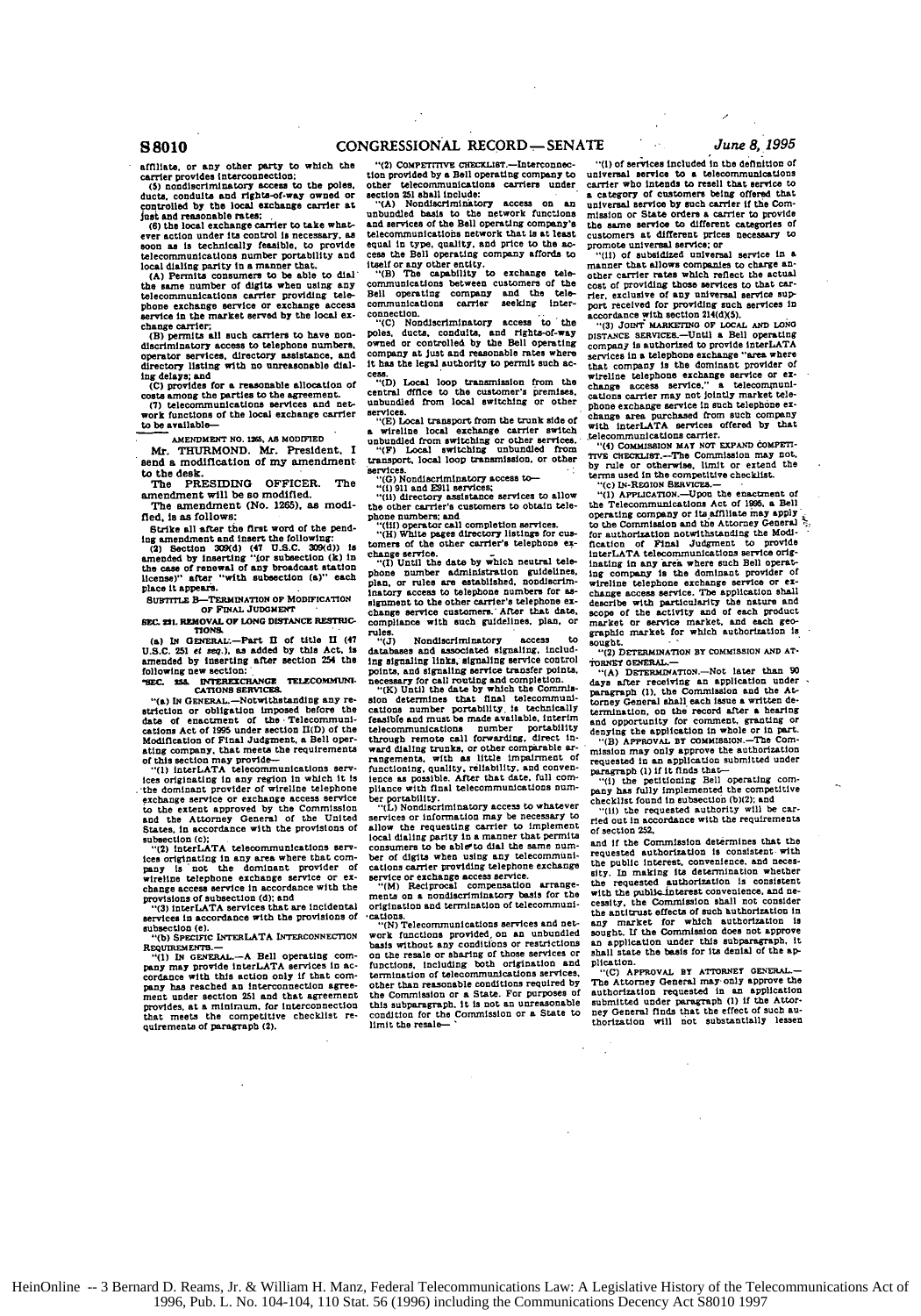eral shall subparagraph, the Attorney General shall state the basis for the denial of the application.".

.lster **a** brief description **of** the deter- know.

... Appears against and Commutation regarding the application.<br>
"(B) Judoslaviv...<br>
"(B) Judoslaviv...<br>
"(I) The Court shall enter a judgment after

shall describe with particularity the nature be great to come and have the Pressler<br>and scope of the activity, and of each prod- Act, the Hollings Act. We could go<br>uct market or service market, and each geo- down in histor

OTHER THAN INTERLATA SERVICES **AND INTERLATA TO DIALINO PARITY.**<br>
"(A) SEPARATE AFFILIATE; SAFEGUARDS<br>
Other than interLATA services an<sup>-11</sup>.<br> **ANENDMENT NO. 1364, AS MODIFIED** 

(7) telecommunications services and net-<br>work functions of the local exchange carrier, have thrown the information supercontractions of the local excitence and nether have denged arrives and nether the telecommunications of the boat of the telecommunications highway into the ditch.<br>
communications the discommunications highway into the ditc ou and isosial of state in the original of the original and the original 1834<br>cations, including the origination, trans- matter 73 times under the original 1834<br>cations services, other than reasonable con-<br>cations required

I could keep on reading. I hope the colleagues will refer right on past page

had the lawyers. **I said** earlier **today** sion under this subparagraph, the At-60,000 lawyers are licensed to practice torney General may apply any appro-<br>before the District of Columbia bar; **priate standard."**<br>form of them are communications law. Then if the colleagues would turn to 59,000 of them are communications law-<br> **19.000 of them are communications law-** Then if the committee report:<br> **19.000 of them are communications law-** page 43 of the committee report: yers, and they have all been meeting here for the last 2 years. They know bers for the last 2 years. They know within 90 days of receiving an application,<br>every little motion, every little twist, the FCC must issue a written determination,<br>every little word, every little turn.

competition, or tend to create a monopoly in Commission. Talk about expertise.<br>any line of commerce in any section of the How high and mightly and what a great<br>country. The Attorney General may approve aura of austerity an application.". It is a product the control of the state when the control of the control of the control of the control of the control of the control of the control of the control of the control of the control of the control stor issuing a determination under para-have surely broad thing. They do not<br>after issuing a determination under para-have a very broad thing. They do not<br>after issuing a determination and the Attorney look at any of these

ILESION.<br>"(4) JUDICIAL REVIEW.<sup>--</sup> - *- When you get through having done*<br>"(A) COMMENCEMENT OF ACTION.-- Not later all of this, which really ends up into all of this, which really ends up into actual and demonstrable competition. thiln **45 days** after **a** determination **by** the actual and demonstrable competition, Commission or the'Attorney General **is pub-** which ends up actually being the **8(c)** lished under paragraph **(3). the** Bell operat- test under the modified final judgment. ing company or **its** subsidiary or affiliate when you have done all of that, there is that applied.to the Commission **and** the At- one other catchall, and that was re- torney General under paragraph **(1).** or any ferred to earlier today in an over- person who would **be** threatened with **los** or **<sup>r</sup>** damage **as a** result of the determination re- **whelming** vote of the public interest aning such company's engaging in the ac-<br>standard. That is why you had it, Mr.<br>tivity described in the splitcation, may com-<br>Fresident. For everybody's understandant the mence an action in any United States Court<br>ing. if y ard had to be adhered to, and that was measured by the Federal Communicareviewing the determination in accordance measured **by** the Federal Conmunica-with section **706** of utile **5 of** the United tions Commission.

States Code.<br>
"Here is how that reads:<br>
"(ii) Alugment—<br>
"(i) alugment—<br>
"(i) alugment—<br>
"(i) alugment—<br>
"(i) alugment—<br>
"(ii) are to the determina-<br>
"(iii) reversing any part of the determina-<br>
requested authorization, o

own egos around here, then we would<br>have really messed up 60 years of law **MKREMERT NO. 1994, AS MODIFIED** and decisions, res adjudicata, under-<br>Mr. HOLLINGS. I thank the distin-standings, and we would have caused **Mr. HOLLINGS. I thank the distin-** standings, and we would have caused **guished Senator**.

oses of this paragraph, it is not an unrea-<br>**boat** of this paragraph, it is not an **unrealized action** in Washington these days.<br>(A) of services included— **The affirmative action imposed upon** The affirmative action imposed upon<br>the Federal Communications Commis-Colleagues will refer right on past page sion is found on page 89 where the<br>19.<br>How this was developed is powerfully that the theorem is the split-<br>District the powerfully determined in the commis-<br>interesting. Mr. Preside **60,000 miles of the comparagraph**, the Attorney General may apply any appro-<br>priate standard."

This is nothing about the Depart-those in whole or in part. The FCC is required<br>ment of Justice. All of this has to be coornsult with the Attorney General regard-<br>done by the Federal Communications ing the application duri

**rind.** The Attorney General may analyze a **Bell** operating company application under any legal standard (including the Clayton Act. Sherman Act. other antitrust laws. **aectLion 8(c) of** the **modified final** Judgment, Robtman Act or any other antitrust standard).

I can tell you. Mr. President, that you cannot do a better job than that. **<sup>I</sup>** have no misgivings for the wonderful vote on the good **bill. 1822.** We were ready, willing and able to **pass** It as it was. **I** was passing it the bent way we could. But on second thought, looking at the votes, the support, the deter-<br>mination of the colleagues-and that is mination of the colleagueswhat we all **said** In the very beginning, that **this is** a good balance, we do not disregard the public on a fundamental here. What we do-and it **In** well to be argued-Is that we consider the public. **If** you go down **all** the particular things required, plus the public interest standard, **If** you go Into the Attorney General coming in. you know that **is** going to raise a **question if** the Attorney General sees any substantial possibility of monopoly power being used to impede competition or the other Clayton **7** act substantially lessening competition.

Either way. or **any** other way, under the Sherman Act, the Attorney General has an affirmative duty to advise. and that Is right quick like, because they have to do It under a stated time here in otr **act. I** do not know how to more deliberately go about the partIcu-**lar** granting **of** licensing **and** opening **up** of markets, allowing the Bell oper-ating companies into long distance and the long distance Into the Bell operat-Ing companies and to let competition ensue.

So both of these amendments-the amendment **of** the distinguished Senator from South Carolina to the second degree under the Clayton **7** test **In** cared for under this **S. 652.** The 8(c) test of no substantial possibility, of impeding competition, Is taken care of here. And over and above It **all,** It is stated clear on page **8** of the particular bill that **all** standards can be used **by** the Attorney General. The Attorney General has its duties. **They are** generally criminal duties, and we should not have **our** woncarriers, whether they be Bell operating companies, long distance companies. or any other telecommunications carriers, even calling over there and trying to find a Justice department lawyer, rather than a Federal Communication Commission lawyer. It **is** like ailments physically, when you have to get a special doctor. Well. you need a special lawyer for that. Once he gets into that and they get the billable hours and the motions and clarifications and everything else. you can forget about your communications comany. It has gone down the tubes financially. We put it in there to make sure that the Antitrust Division of the Unit-

ed States Justice Department is not impeded in any fashion. "Nothing in this act shall be con-strued to modify, impsar, or supersede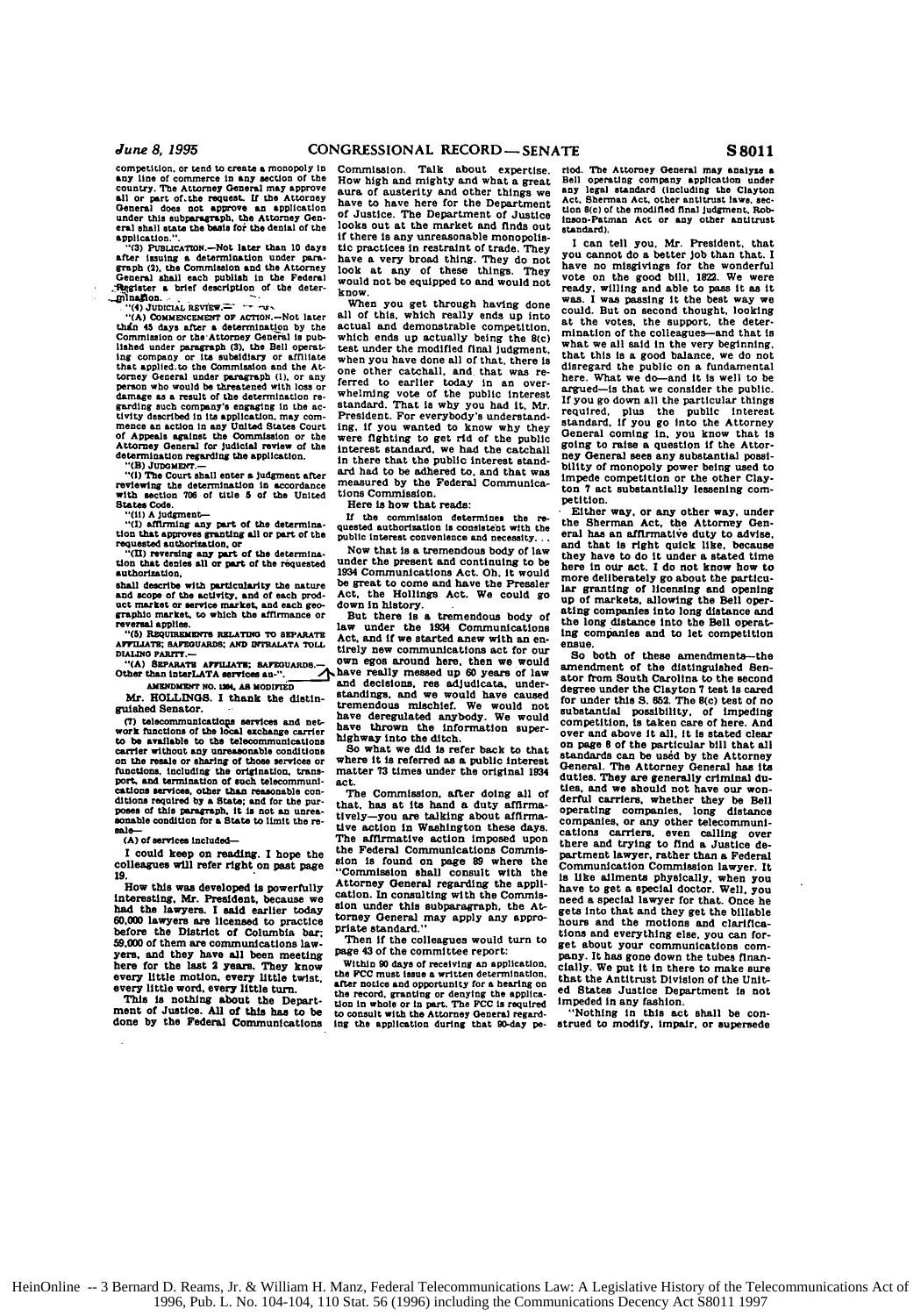HeinOnline -- 3 Bernard D. Reams, Jr. & William H. Manz, Federal Telecommunications Law: A Legislative History of the Telecommunications Act of 1996, Pub. L. No. 104-104, 110 Stat. 56 (1996) including the Communications Decency Act S8012 1997

 $\alpha$  .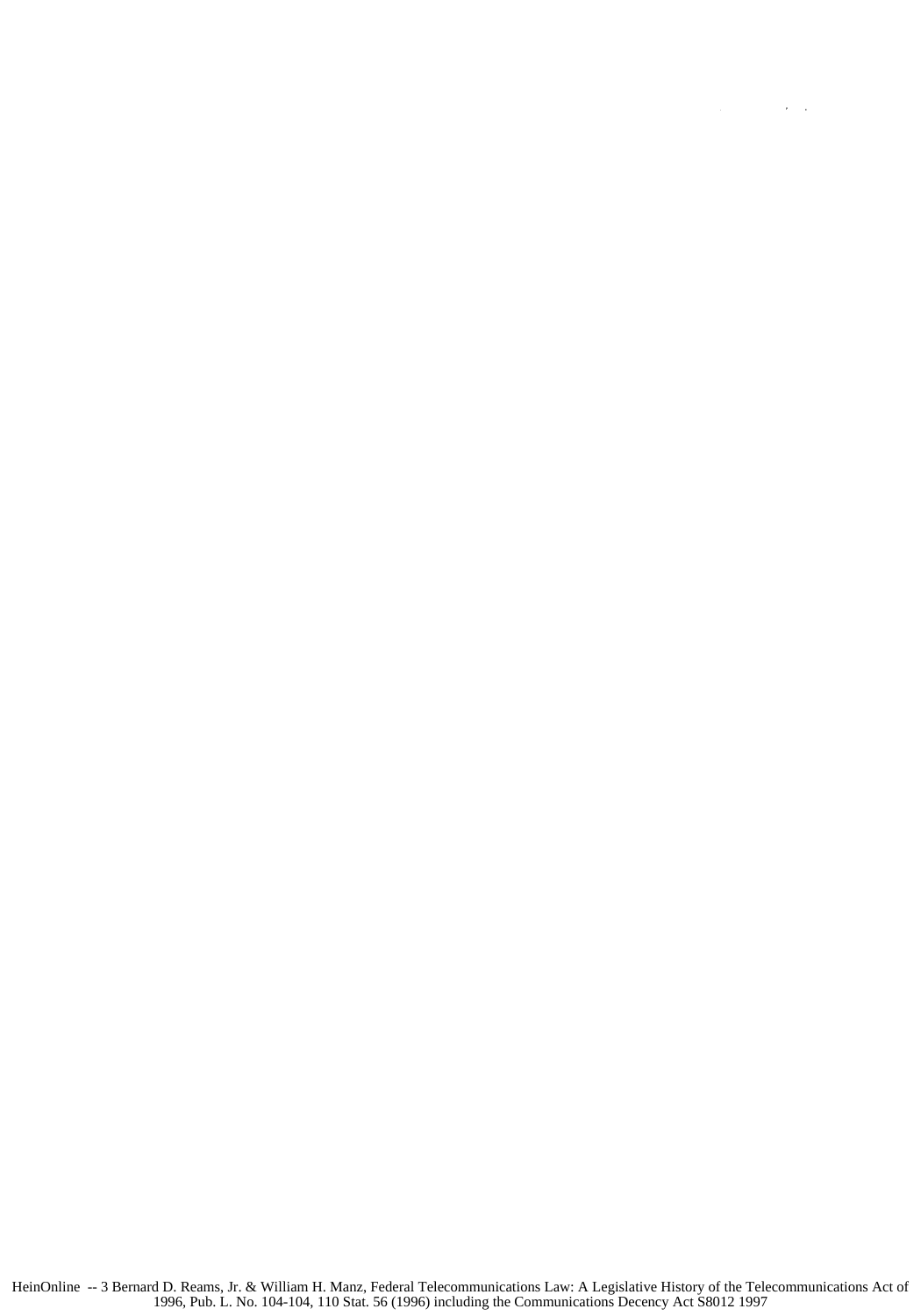## Document No. 24